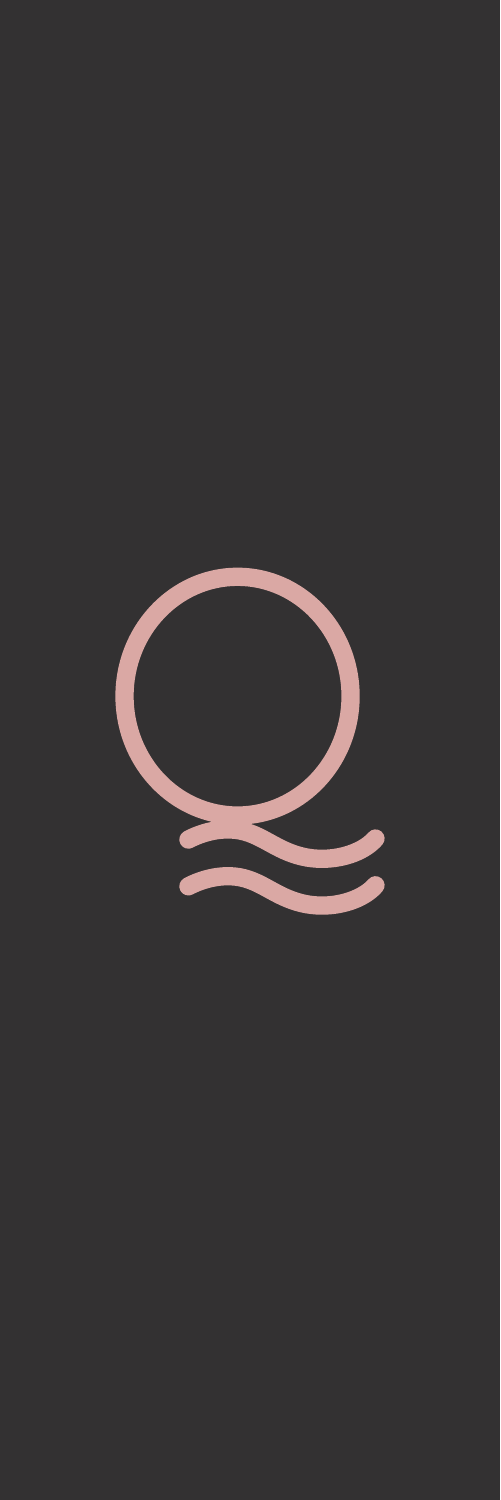

TAPAS | COCKTAILS | VIEWS

All prices are in Euros and include all applicable taxes.

In cooperation with Spondi Restaurant & Trastelis Team. Consultant Chef Arnaud Bignon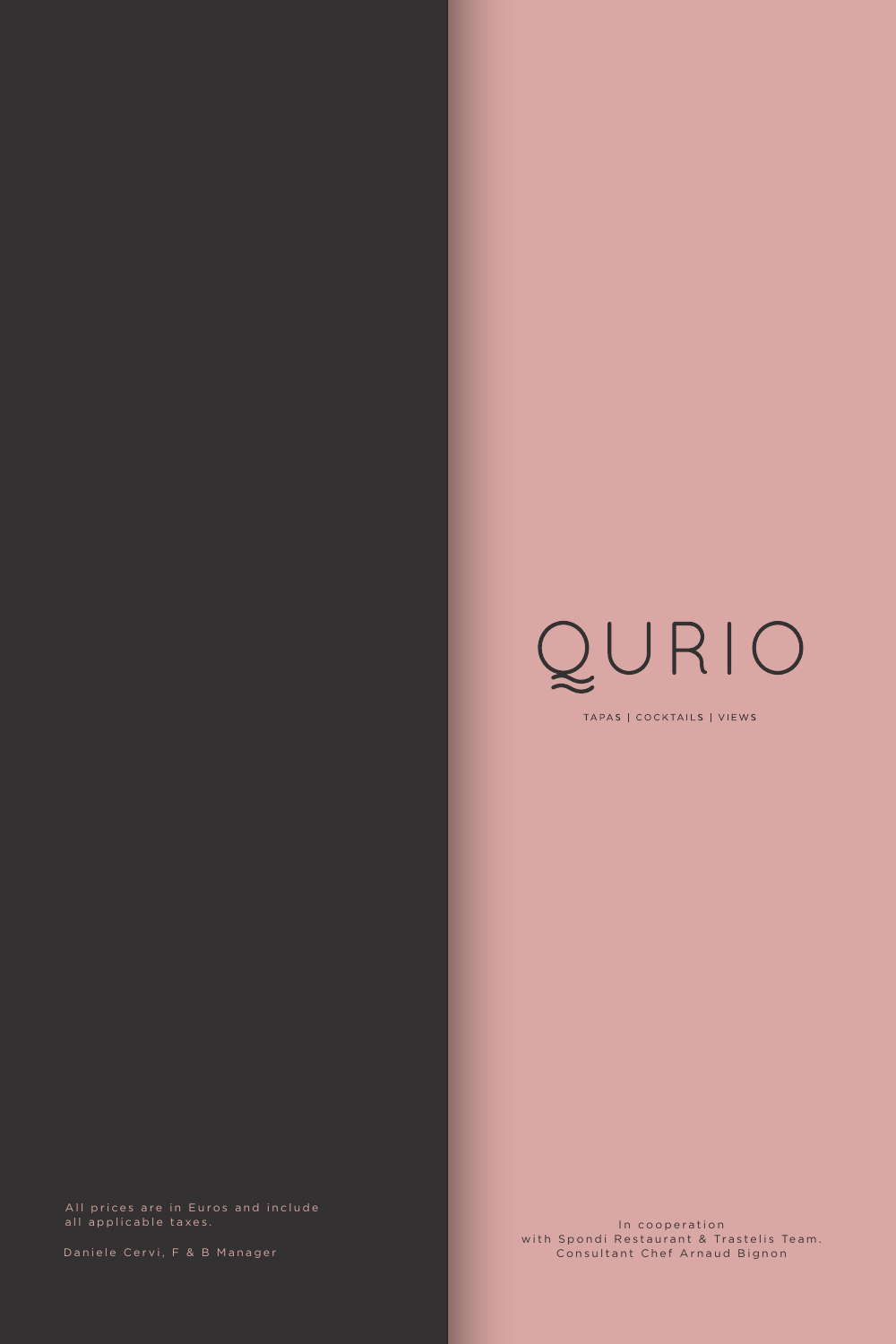## RAW

| <b>BFFF</b>                   | 20 |
|-------------------------------|----|
| Carpaccio, Crunchy Bread,     |    |
| Summer Truffle, Spring Onion, |    |
| Leaves                        |    |
|                               |    |

1 8

1 7

TUNA Tartare, Tart, Soya, Pickled Red Onion, Herbs

SEA BASS Ceviche, Mango, Ginger, Chili

TEMPURA & FRIED

| POLENTA<br>Onion, Bacon,<br>Parmesan Sauce  | 14 |
|---------------------------------------------|----|
| ANCHOVIES<br>Tandoori Sauce.<br>Cos Lettuce | 14 |
| CALAMARI                                    | 16 |

| CALAMARI                |  |
|-------------------------|--|
| Chili Marmalade, Sesame |  |

## ROBATA

| <b>SHRIMPS</b><br>Yogurt, Baby Gem,<br>Shiso Oil | 18      |
|--------------------------------------------------|---------|
| BFFF RIBFYF<br>Spicy Meat Sauce                  | 22   34 |
| TUNA TATAKI<br>Tonnato Sauce,<br>Turnip Salad    | 22      |

## VEGETABLES

| CUCUMBER SOUP<br>Coconut Milk, Curry Oil                                       | 12 |
|--------------------------------------------------------------------------------|----|
| BABY GFM GRILLED<br>Raw Mushroom,<br>Balsamic Vinegar,<br>Aged Graviera, Caper | 12 |
| AUBFRGINF<br>Miso Glaze, Cashew,<br>Katsuobushi                                | 13 |

## FISH & SHELFISH

| SHRIMPS<br>DUMPIING<br>Ponzu Squce                           | 15      |
|--------------------------------------------------------------|---------|
| SFA BASS<br>Tomato, Saffron, Fennel                          | 18   28 |
| SFA BRFAM<br>Baby Potato, Samphire Ash,<br>Mussels, Turmeric | 24   34 |
| CLASSIC                                                      |         |

KING CRAB SALAD Grapefruit, Dill 1 6

2 6 | 38

BEEF FILET Potato, Ham, Chive, Parmesan, Béarnaise

# DESSERTS

| CHOUX                                             |    |
|---------------------------------------------------|----|
| Coffee Ice Cream,                                 |    |
| Chocolate Sauce                                   |    |
| ORANGE<br>Date, Meringue, Mint,<br>Almond Crumble | 12 |
| SAFFRON<br>Caramel Cream                          | 11 |
| APPIF TART<br>Vanilla Ice Cream                   | 13 |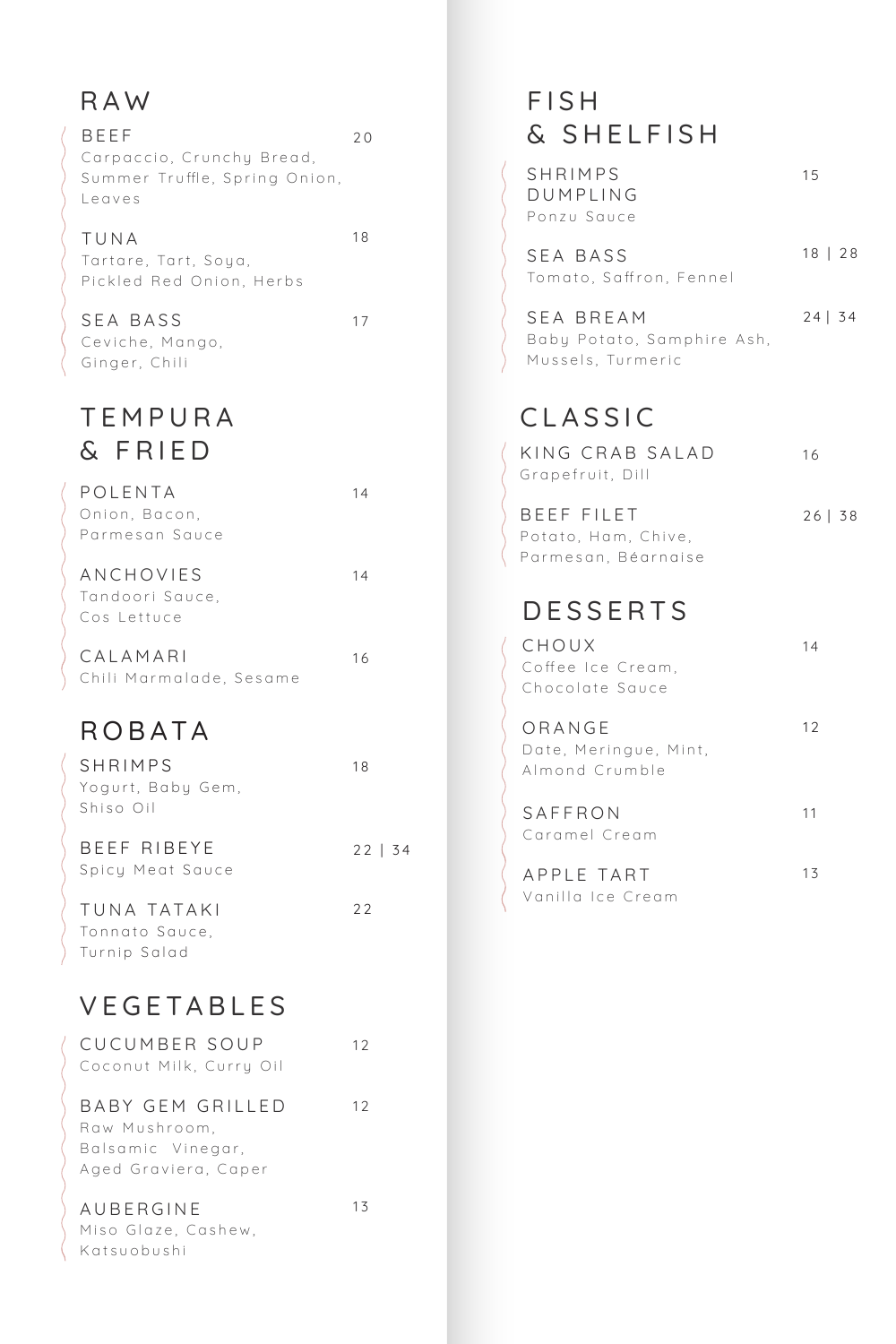## CAVA

# CHAMPAGNE T

| Taittinger Brut.<br>Resérve  | 24   135   300 |
|------------------------------|----------------|
| Taittinger Rose,<br>Prestige | 26   145   380 |

## SPARKLING

| Santa Margherita, | 14   60 |
|-------------------|---------|
| Valdobbiadene     |         |
| Prosecco,         |         |
| Superiore Brut    |         |

#### WHITE WINE

| <b>GREECE</b><br>Techni Alipias,<br>Wine Art Estate,<br>Sauvignon Blanc,<br>Assyrtico | 12   50   |
|---------------------------------------------------------------------------------------|-----------|
| Tesseris Limnes,<br>Kir Yianni Estate,<br>Chardonnay, V<br>Gewurztraminer             | 13   55   |
| Artemis Karamolegos,<br>Santorini, Asyrtiko                                           | $16$   70 |
| <b>ITALY</b><br>Santa Margherita,<br>Pinot Grigio                                     | 13   55   |
| NEW ZEALAND<br>Craggy Range<br>Vineyards, Sauvignon                                   | 14   60   |

Blanc

# ROSE WINE T

GREECE 13 | 55 Idylle D'Achinos, La Tour Melas

15 | 65 | 155

FRANCE Ultimate Provence Estate, Up, Cotes De Provence

1 8 | 8 0 | 190 Château Miraval, Miraval, Cotes De Provence

## RED WINE

GREECE Nemea Aivalis Winery, Agiorgitiko 2020  $14 | 60$ 

ITALY Massolino, Langhe, Nebbiolo 18 | 80

NEW ZEALAND 16 | 70 Craggy Range Vineyards, Wild Rock, Martinborough, Pinot Noir 2016

### DESSERT WINE

| Moscato Riou   | 10   65 |
|----------------|---------|
| of Patras.     |         |
| Parparoussis   |         |
|                |         |
| Vinsanto First | 110     |
| Release,       |         |
| Argyros Estate |         |
|                |         |